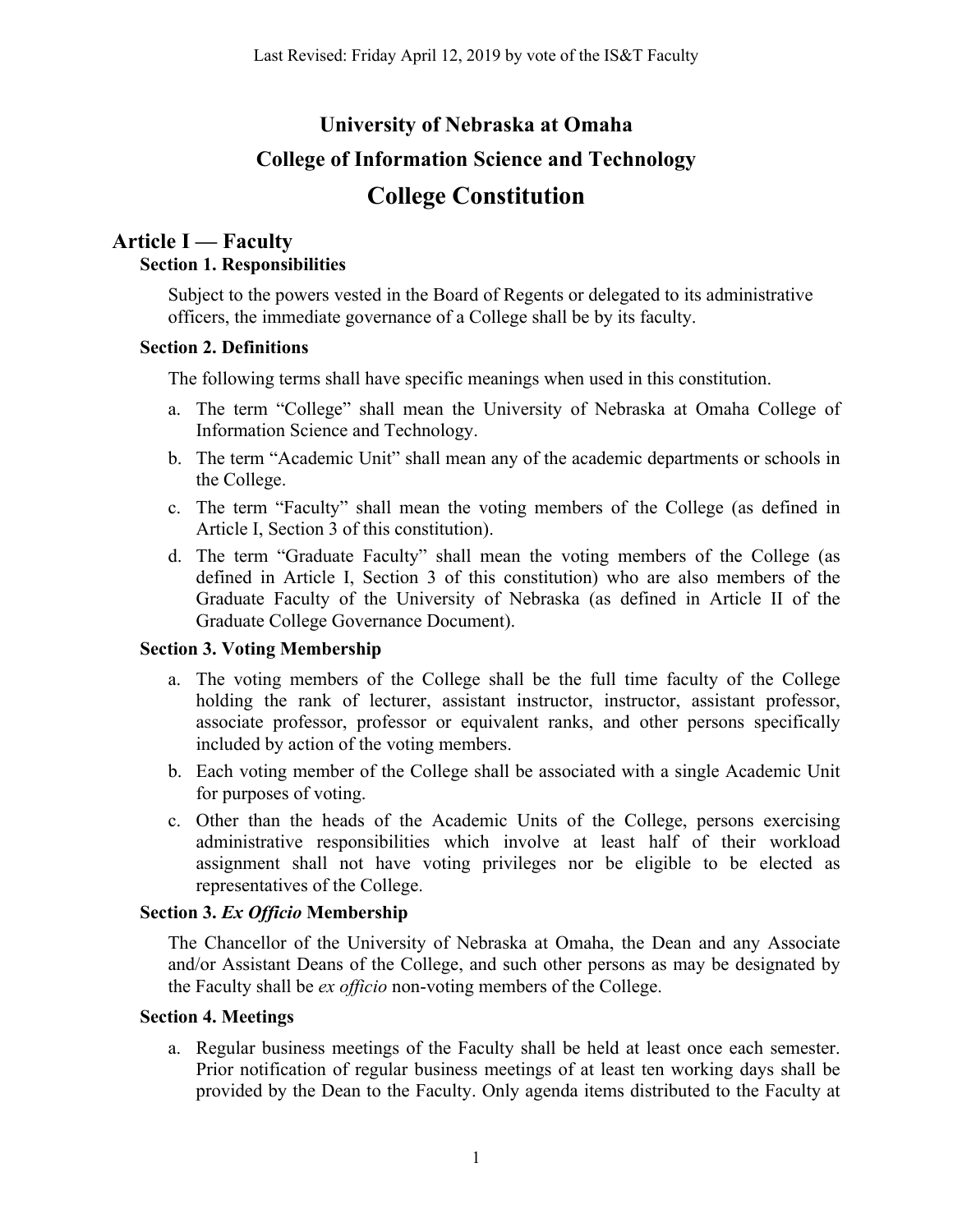least five working days in advance of a regular business meeting shall be transacted at that regular business meeting. Emergency items shall only be considered for action in a regular business meeting with an affirmative vote of the majority of the Faculty at that regular business meeting.

- b. Special meetings of the Faculty may be called by the Chancellor of the University or by the Dean of the College. Special meetings must be called by the Dean within fifteen working days after a petition by at least twenty percent of the Faculty, or by request of the Executive Committee, or by vote of the Faculty when in a regular or special meeting. Only agenda items distributed to the Faculty at least five working days in advance of a special meeting shall be transacted at that special meeting.
- c. Fifty percent of the Faculty shall constitute a quorum for any meeting of the Faculty.
- d. Meetings of the Faculty shall be conducted according to Robert's Rules of Order (latest edition).
- e. Regular business meetings shall include and transact outstanding, appropriately raised, agenda items. Appropriately raised agenda items shall be those items raised to the Advisory Committee prior to or within two days of a notification of a scheduled regular business meeting. Agenda items may be raised by the Dean, a Standing Committee, an Academic Unit, an Ad hoc Committee Working Group, or by a cohort of one or more faculty members.
- f. Agenda item transactions at regular business meetings shall be conducted under Robert's Rules of Order with assistance from a college-appointed parliamentarian.
- g. Minutes of all regular business meetings shall be compiled by a college-appointed secretary and distributed to all faculty no more than five working days after the conclusion of the meeting.

## **Article II — Committees**

### **Section 1. Standing Committees**

There shall be six standing committees of the College. These are the Executive Committee, the Advisory Committee, the Personnel Committee, the Academic Committee, the Doctoral Program Committee, and the Diversity and Inclusion Committee.

Standing committees shall meet at a call of their respective chairs, or at the initiative of the majority of their respective members, or at a call of the Dean.

- a. The Executive Committee shall
	- 1. advise the Dean on matters relating to administrative policies and procedures within the College and its Academic Units,
	- 2. advise the Dean on matters relating to University administrative policies and procedures that affect the College and its Academic Units,
	- 3. provide a forum for discussion of mutual problems and concerns relating to the administration of the Academic Units,
	- 4. advise on the composition and operation of *ad hoc* committees, and
	- 5. distribute and/or make available minutes of its meetings to the Faculty.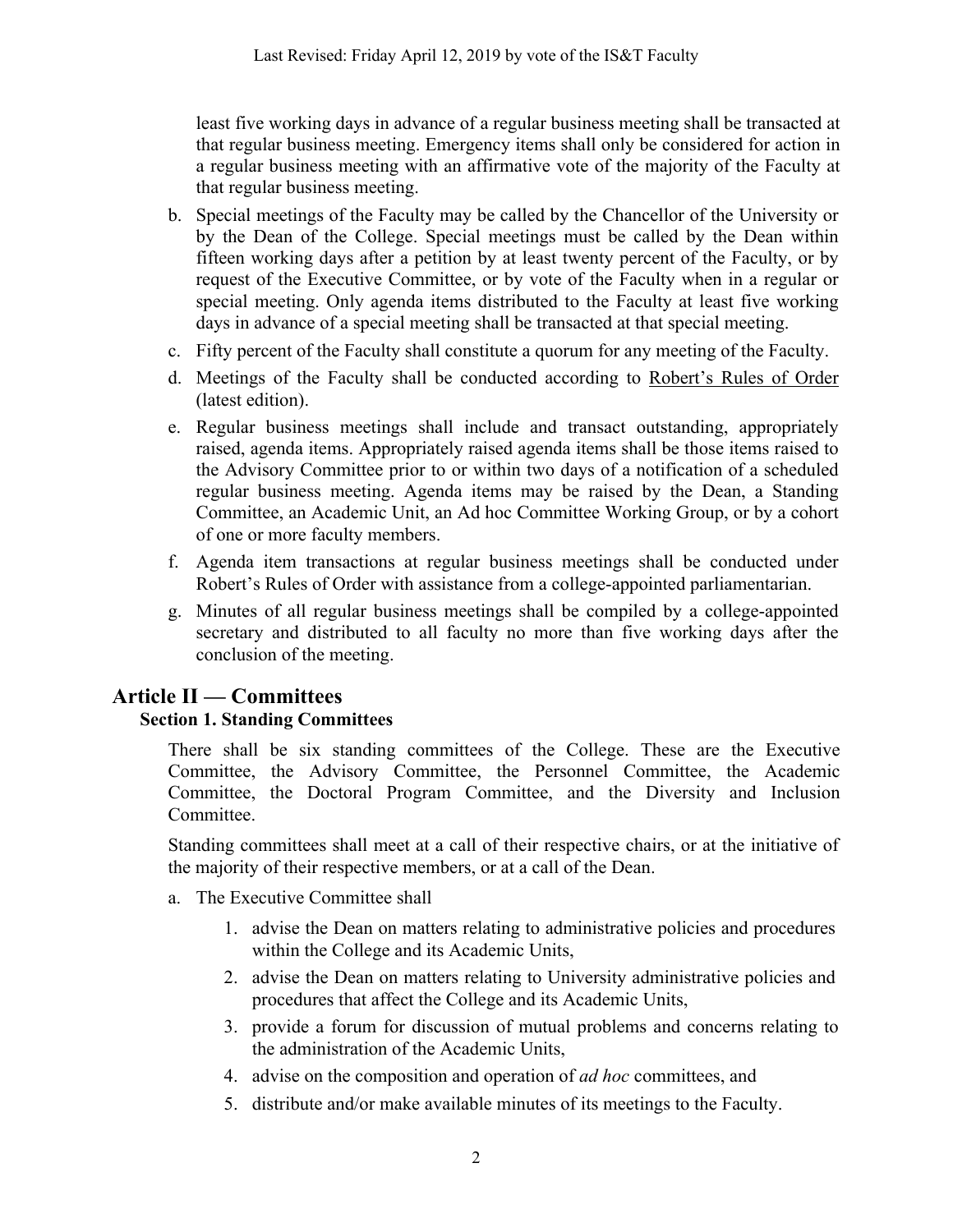- b. The Advisory Committee shall
	- 1. advise the Dean on matters initiated by the committee or by the Faculty, or on matters referred to the Committee by the Dean,
	- 2. formulate legislation for presentation to the Faculty,
	- 3. advise the Dean on the implementation of legislation,
	- 4. prepare reviews of College administrators as provided by Article III, Section 6
	- 5. administer, monitor, tabulate, and report the results of elections of the College committees to the College faculty and Dean's office,
	- 6. distribute and/or make available minutes of its meetings to the Faculty,
	- 7. form the agenda for regular business meetings from the list of outstanding, appropriately raised, agenda items as defined in Article I, Section 4e, and
	- 8. ensure the availability of a duly trained and appointed parliamentarian and secretary for regular business meetings, as specified in Article I, Section 4.
- c. The Personnel Committee shall
	- 1. advise the Dean on matters of personnel policy,
	- 2. review and make recommendations to the Dean concerning promotion, continuous appointment, initial appointment, reappointment and leave of absence decisions within the College,
	- 3. serve as a grievance committee in matters concerning personnel matters and make recommendations to the Dean based upon its findings, and
	- 4. distribute and/or make available minutes of its meetings to the Faculty.
- d. The Academic Committee shall
	- 1. advise the Dean on matters of educational policy,
	- 2. exercise general overview of the College's academic standards, including periodic review of the College's various degree programs,
	- 3. recommend to the Faculty proposed legislation concerning admission and graduation requirements, including changes in degree requirements, new programs and new degrees,
	- 4. receive from the Dean the names of students who have completed the requirements for graduation and, in the name of the Faculty, recommend to the Chancellor, the President and the Board of Regents that degrees be awarded to those students,
	- 5. adjudicate on formal student appeals for relief from College or Academic Unit rules (based on University required appeals) and on all undergraduate student grievances (including grades and academic suspensions),
	- 6. recommend addition and deletion of courses and changes in course names and numbers, and
	- 7. distribute and/or make available minutes of its meetings to the Faculty.
- e. The Doctoral Program Committee shall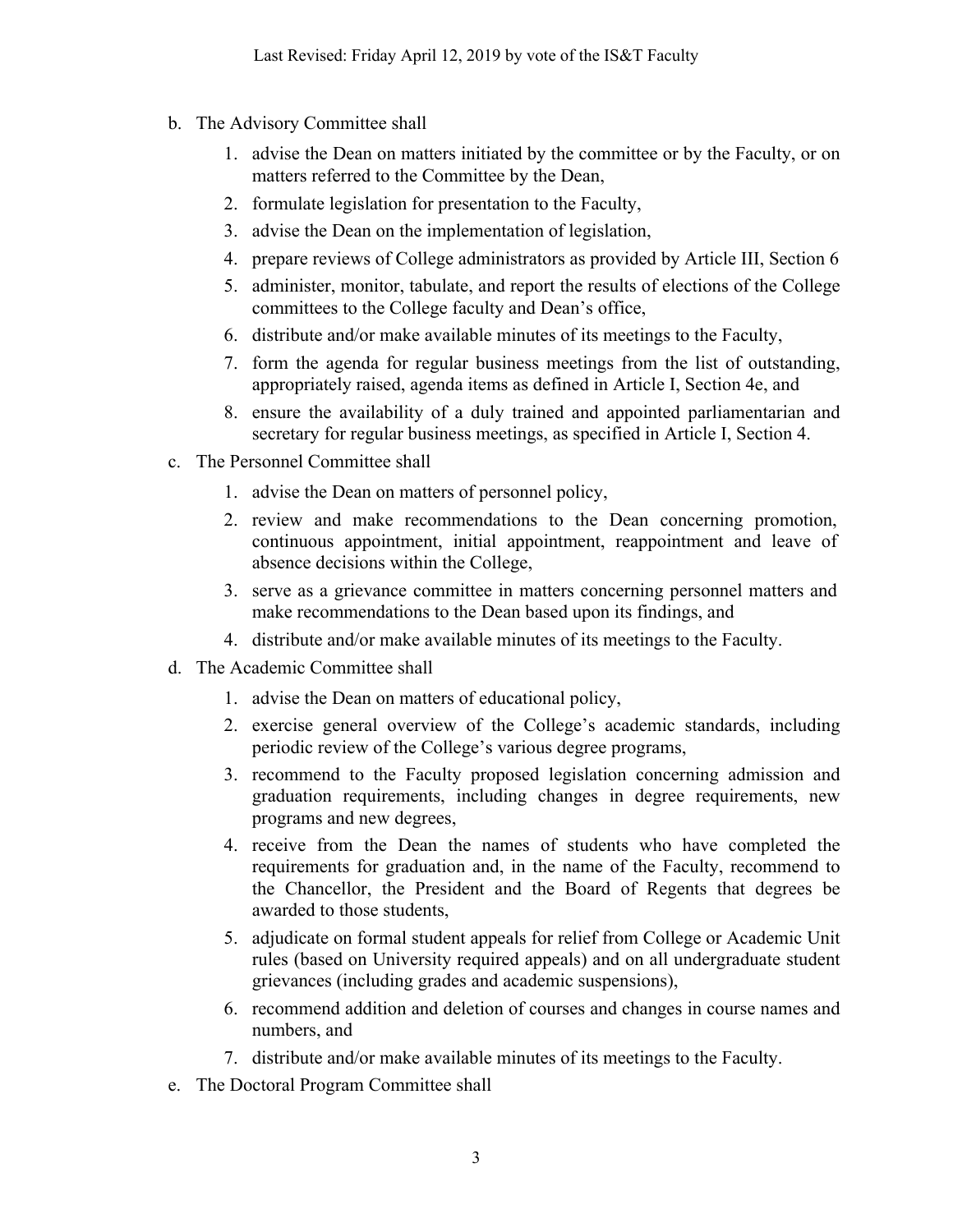- 1. advise the Dean of the College on matters relating to the doctoral program within the College,
- 2. represent the Graduate Faculty in administering the program, with activities including, but not limited to (a) evaluating and accepting applicants, (b) conducting examinations, (c) recommending appointment of Supervisory Committees and Plans of Study, and (d) monitoring student progress,
- 3. represent the Graduate Faculty in setting and monitoring requirements and policies within the program, and
- 4. distribute and/or make available minutes of its meetings to the Faculty.
- f. The Diversity and Inclusion Committee shall
	- 1. advise the Dean of the College on matters relating to diversity and inclusionary practices within the college,
	- 2. exercise general overview of policy relating to diversity and inclusion,
	- 3. periodically assess the state of diversity and inclusion within the College,
	- 4. identify strategic priorities relating to College outreach and retention practices affecting or affected by diversity and inclusion practices
	- 5. provide a forum for discussion of problems and/or concerns relating to diversity and inclusion within the classroom or college,
	- 6. distribute and/or make available minutes of its meetings to the Faculty and Staff.

### **Section 2.** *Ad Hoc* **Committees**

- a. *Ad hoc* committees may be created by
	- 1. the Dean in consultation with the Executive Committee, or
	- 2. majority vote of the faculty present in a regular or special business meeting.
- b. Ad hoc committees shall
	- 1. be formed for specific and/or topic-centric discussions including but not limited to resolution of one or more college-wide agenda items not resolvable within the scope of a Regular or Special Meeting,
	- 2. exist for a pre-determined specified time period not to exceed one year, that may be renewed by explicit action at a regular business meeting,
	- 3. upon first meeting, select a chair,
	- 4. meet at a call of their respective chairs, or at the initiative of the majority of their respective members, or at a call of the Dean,
	- 5. have the membership criteria be determined at the time of creation,
	- 6. report on progress at all regular business meetings and deliver/submit a plan of action as an agenda item for transaction before disbandment,
	- 7. distribute and/or make available minutes of its meetings to the Faculty, and
	- 8. disband upon resolution of the aforementioned agenda item delivered to the regular business meeting.

## **Article III — College Administrators**

**Section 1. Administrators**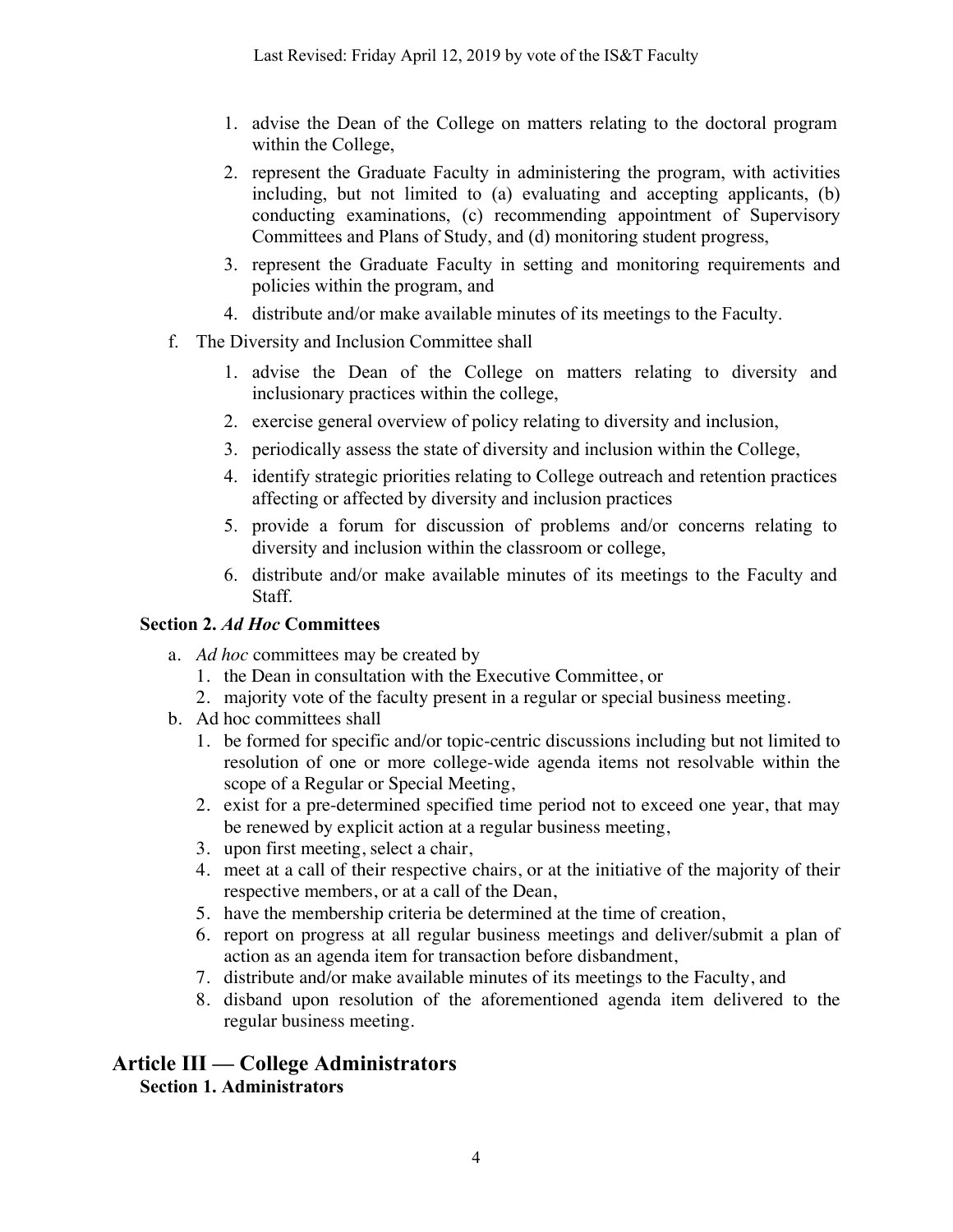College Administrators shall include the Dean and any Assistant or Associate Deans of the College.

#### **Section 2. Responsibilities of the Dean**

The Dean of the College, as its administrative head, will provide leadership in carrying out the mission of the College, serve as intermediary between the College and University, and the College and external constituents, and act as presiding officer at Faculty meetings.

### **Section 3. Selection of the Dean**

When a vacancy exists in the position of Dean, the Executive Committee shall meet with the Chancellor or the Chancellor's designee concerning the formation of an advisory committee for selection of a Dean. The Dean shall be appointed by the Board of Regents upon a recommendation of the Chancellor, in accordance with the procedures described in Section 2.1 of the Bylaws of the Board of Regents of the University of Nebraska.

### **Section 4. Selection of Other College Administrators**

When a vacancy occurs in the position of Assistant or Associate Dean, and assuming the position is to be refilled, the Dean shall, after consultation with the Executive committee, representatives of the Faculty and other appropriate individuals, recommend his/her choice to the Senior Vice Chancellor for Academic and Student Affairs and the Chancellor.

### **Section 5. Temporary Vacancy**

If Dean becomes incapacitated or there becomes a temporary vacancy in the position of the Dean, the Executive Committee, after conferring with the Faculty, shall confer with the Chancellor or the Chancellor's designee on the appointment of an Interim Dean.

### **Section 6. Review of College Administrators**

- a. A comprehensive review of the Dean of the College of Information Science and Technology shall take place at three-year intervals. A comprehensive review of each other college administrator shall take place at three-year intervals. The purpose of such reviews is to advise the Senior Vice Chancellor for Academic and Student Affairs and the Chancellor concerning the state of the leadership within the College. More frequent reviews may be conducted at the discretion of the Advisory Committee or in response to a petition of at least twenty percent of the Faculty.
- b. Each review of a college administrator shall be prepared by the Advisory Committee. The Advisory Committee shall confer with the Faculty as part of the preparation of each review.

## **Article IV — Academic Units**

### **Section 1. Academic Units**

Academic units of the College shall be departments or schools created by the Board of Regents. Subject to the jurisdiction of institutions that have overall responsibility for the University of Nebraska at Omaha, an Academic Unit with representative faculty and student participation shall determine its policies and programs through means adopted by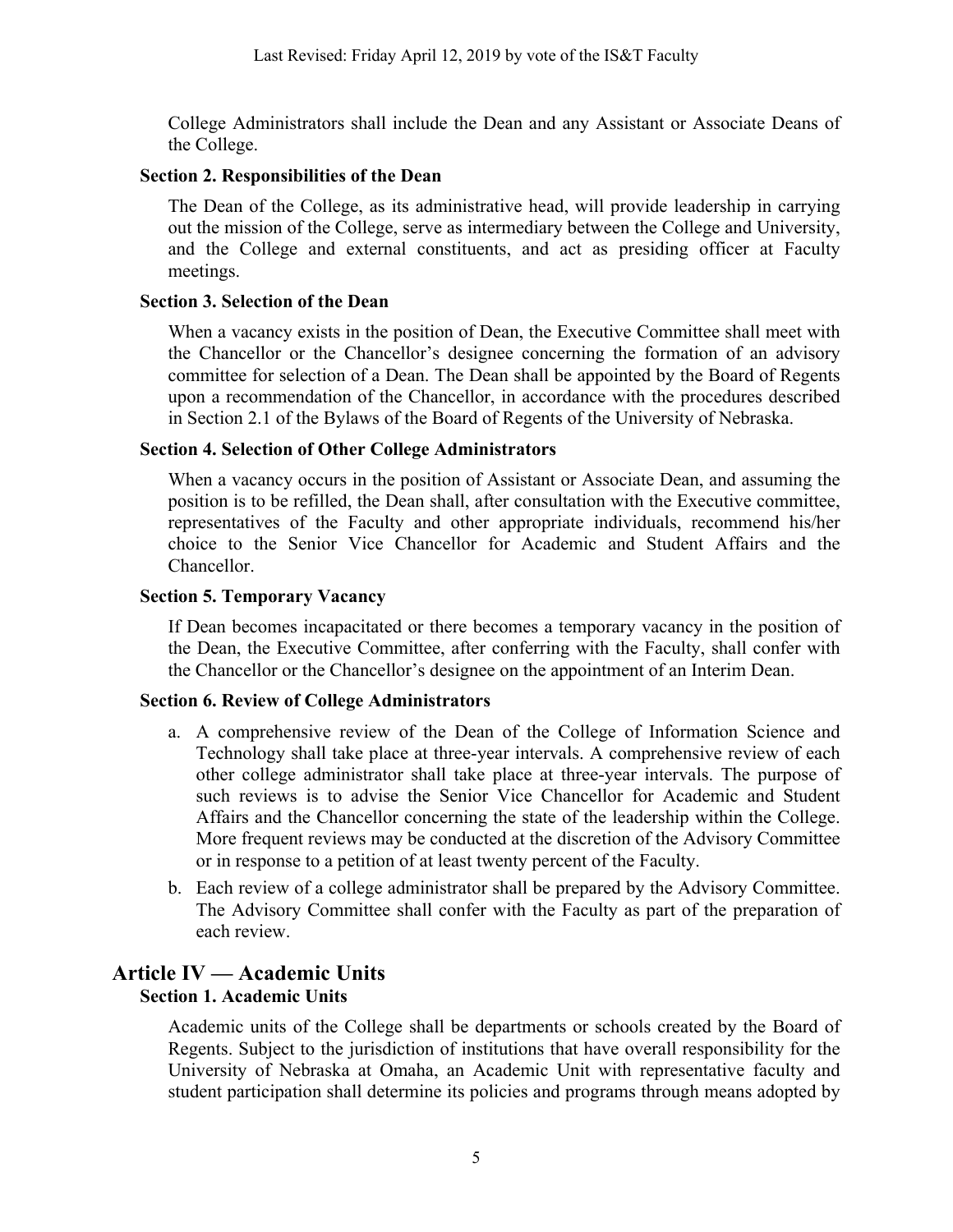the Academic Unit. The unit head or a majority of the faculty of the Academic Unit shall call meetings of the Academic Unit.

### **Section 2. Chair or Director**

- a. A unit head shall be designated by the title of Chair or Director. He or she shall be the officer primarily charged with the administration of the unit and shall be the presiding officer of its faculty and the chief advisor on behalf of the unit to the Dean. The Chancellor or the Chancellor's designee upon recommendation of the Dean shall appoint the unit head, after appropriate consultation with the unit's faculty. A unit head shall not have tenure in that office; tenure as a faculty member shall be a matter of separate right. A unit head may make recommendations to the Dean and the Faculty concerning the welfare of the Academic Unit or its relations to other Academic Units. Before making such recommendations a unit head shall consult with the faculty of the Academic Unit. When the recommendations of the head of an Academic Unit differ from the advice given by the faculty of that Academic Unit, that unit head shall so inform the Dean.
- b. The Dean shall prepare an annual written evaluation of the head of each Academic Unit. Such evaluation of a unit head shall be based on, but not restricted to, the written annual report of the unit head and anonymously written evaluations of the unit head solicited of all members of the faculty of the Academic Unit administered by the unit head.
- c. Every third year, before recommending the reappointment of the unit head of an Academic Unit, the Dean shall take a closed ballot of the faculty of that Academic Unit on the question of reappointment of the unit head.
- d. When a vacancy occurs in the position of the unit head of an Academic Unit, the Dean shall appoint a search committee. At least fifty percent of the search committee must be elected by the faculty of that Academic Unit.
- e. The Dean may make an interim appointment of a Chair or Director of an Academic Unit upon consultation with the faculty of the Academic Unit and appropriate University administrators.

## **Article V — Intradepartmental or Interdepartmental Units**

The Dean may establish new interdepartmental or intradepartmental units in consultation with the Chairs or Directors involved, subject to the approval, if required, of other University officers and/or the Board of Regents. Before making such recommendation, the Chairs or Directors shall consult with the faculty of the Academic Units they administer. When the recommendation of a Chair or Director differs from the advice given by the faculty of the Academic Unit administered by the Chair or Director, the Chair or Director shall so inform the Dean.

## **Article VI — Amendments to the Constitution**

Amendments to this Constitution or to the Bylaws may be proposed by a group of at least twenty percent of the Faculty. The proposed amendments shall be circulated in writing to the Faculty by those making the proposal at least ten working days prior to the next meeting of the Faculty and be voted on within ten working days following that meeting. Voting will be by distributed ballot. Two-thirds approval of the Faculty voting on the question will be necessary for the adoption of amendments to this Constitution.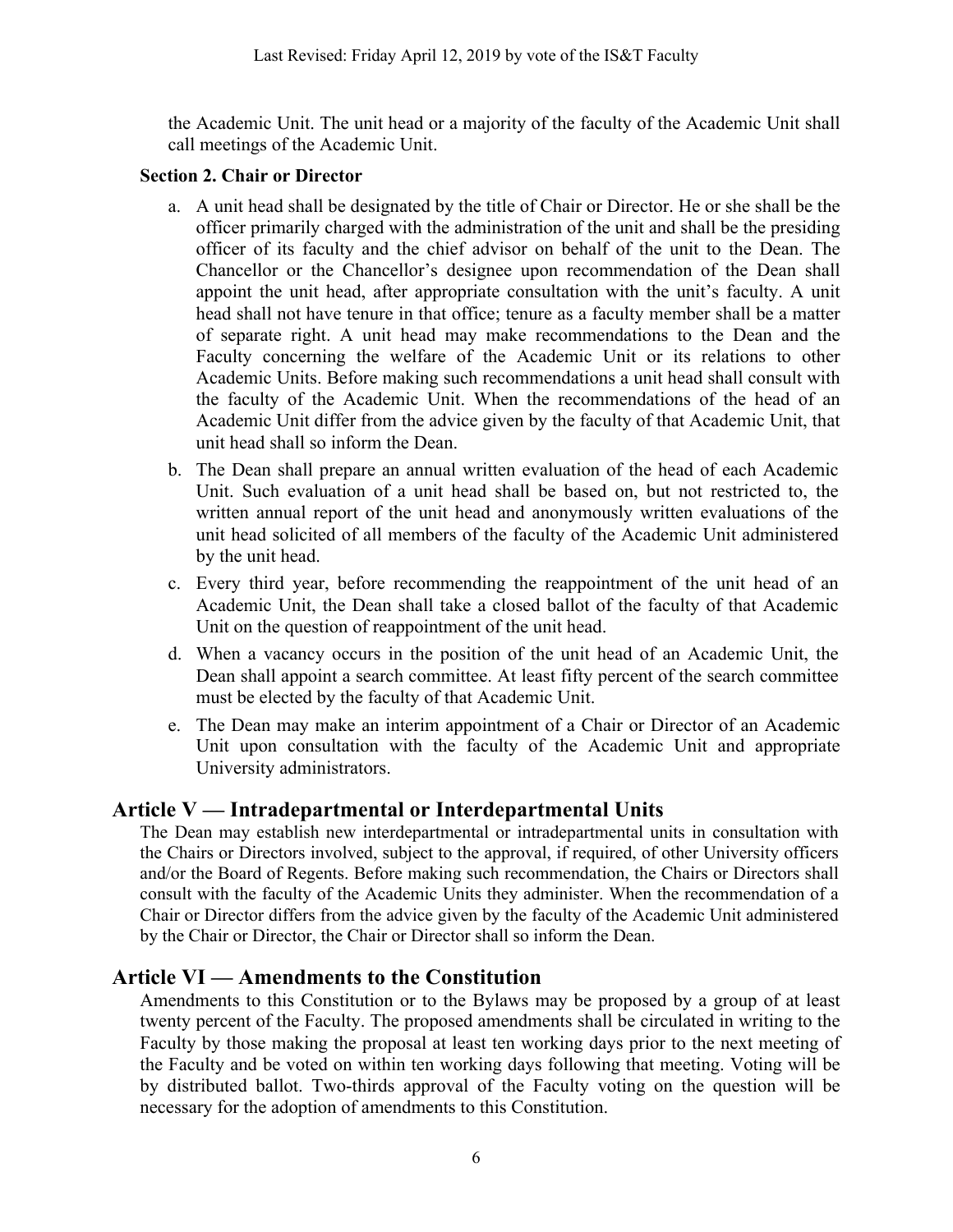### **Article VII — Acceptance of the Constitution**

Two-thirds approval of the Faculty voting on the question shall be necessary for acceptance of this constitution, which will become effective upon promulgation by the Chancellor of the University of Nebraska Omaha and the Board of Regents of the University of Nebraska.

### **Article VIII — Publication of the Constitution**

When effective, this constitution and any amendments to it shall be expeditiously published in a manner that facilitates access by interested persons.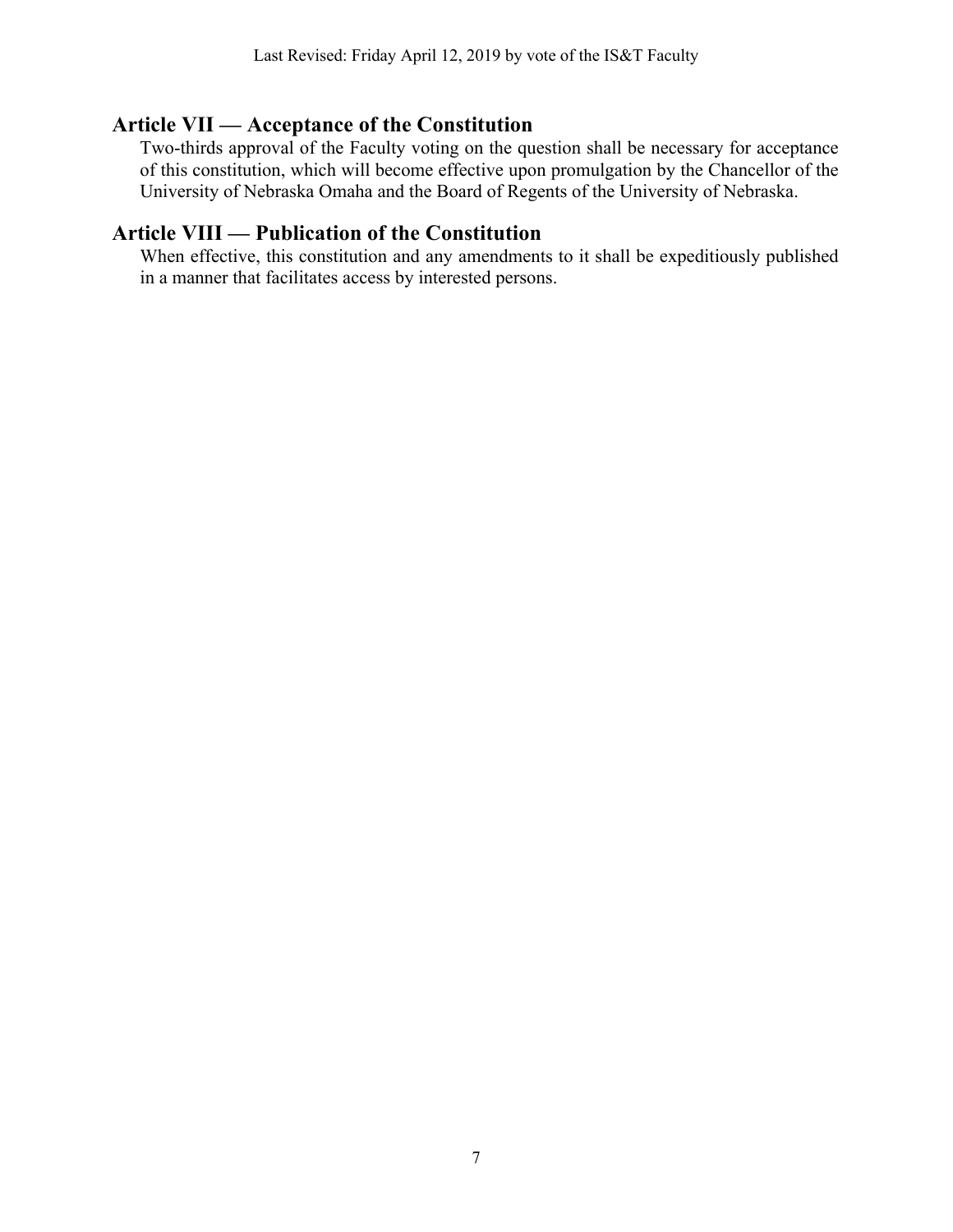# **University of Nebraska at Omaha College of Information Science and Technology College Governance Procedures**

## **1. Standing Committee Membership**

- a. The members of the Executive Committee shall include any Associate or Assistant Deans, the heads of the Academic Units of the College, the chairs of the College standing and *ad hoc* committees, and such other persons as the Dean shall choose. The Dean shall be the Chair of the Executive Committee.
- b. The members of the Advisory Committee shall be two members of the Faculty from each Academic Unit of the College.

Advisory Committee members shall serve terms of two years. The terms of the members shall be staggered so that one-half of the members from each Academic Unit of the College are elected each year.

- c. The heads of the Academic Units of the College will be ineligible to serve on standing committees with the exception of the Executive Committee and the Advisory Committee.
- d. The members of the Personnel Committee shall be two members of the Faculty from each Academic Unit of the College. All members shall hold continuous appointment. There shall be at least one professor and one associate professor on the committee.

Personnel Committee members shall serve terms of two years. The terms of the members shall be staggered so that one-half of the members from each Academic Unit of the College are elected each year.

e. The members of the Academic Committee shall be an equal number of members of the Faculty from each Academic Unit such that the number of committee members shall be as close to, but not greater than six.

Committee members shall serve terms of two years. The terms of the members shall be staggered so that as close to one-half of the membership as possible is elected each year.

f. The members of the Information Technology Doctoral Program Committee shall, excluding the Chair, shall be an equal number of two members of the Graduate Faculty from each Academic Unit of the College. such that the number of committee members shall be as close to, but not greater than six. The chair of the committee shall be elected by its members and will serve as the Director of the Doctoral Program.

Committee members shall serve terms of three years, with two members from different Academic Units being replaced each year. Members may serve two consecutive terms, but are not eligible to serve a third consecutive term.

The Chair of the committee serves as Director of the Information Technology Doctoral Program for a term of three years to begin upon election by the committee and approval by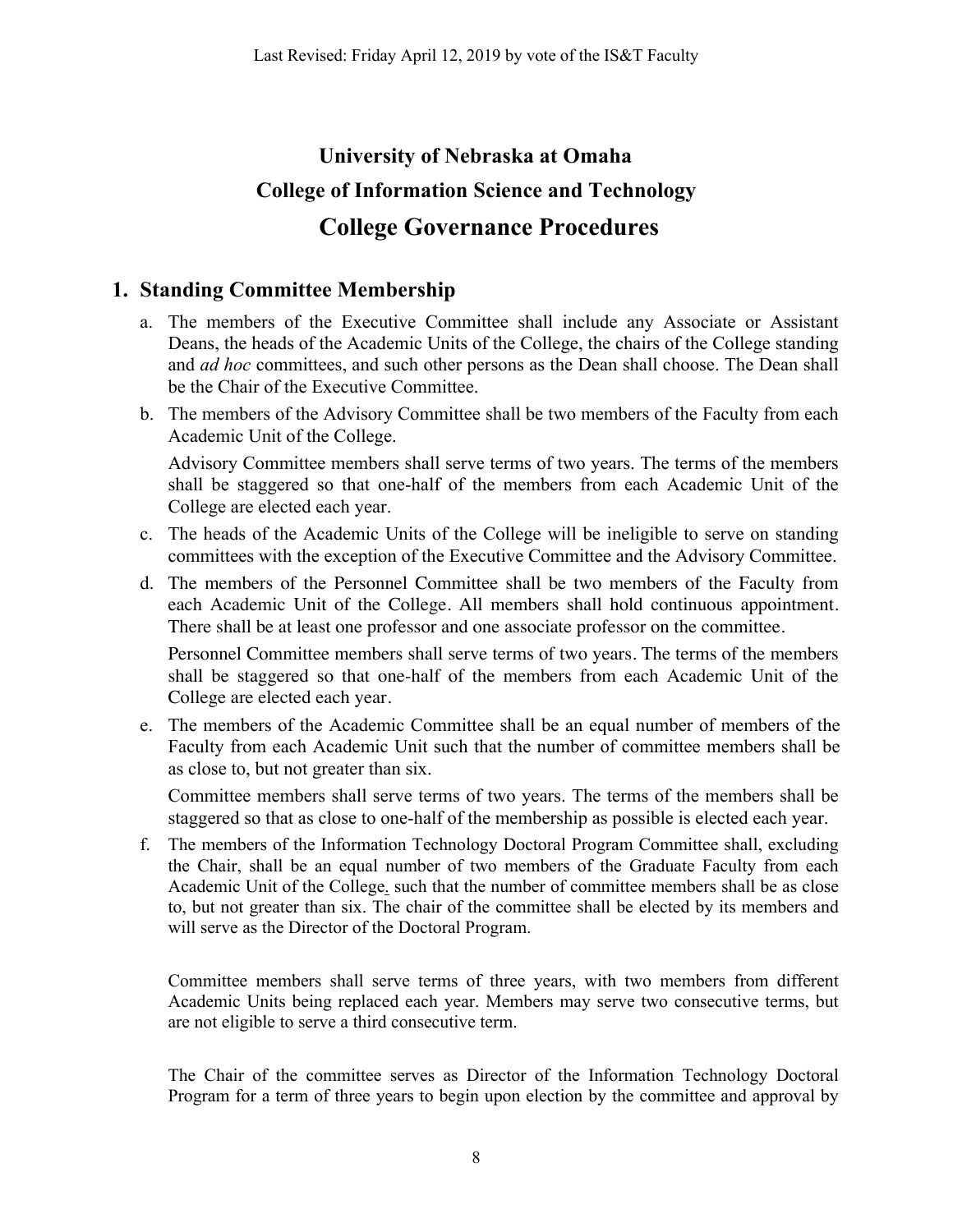the UNO campus Dean of Graduate Studies. A chair may be re-elected once for a maximum tenure of two consecutive terms. The Chair's term length is independent of their prior committee membership term. The Chair may only cast a vote in order to break a tie during meetings of the Doctoral Program Committee.

The Chair shall, at the end of their term, not be eligible for election as a member for a length of one year.

Membership on the committee and the committee chair shall be recommended through the Office of the Dean of IS&T for approval and appointment by the UNO campus Dean for Graduate Studies. The members of the Graduate Faculty to be recommended shall be determined using procedures specified in this document.

g. The members of the Diversity and Inclusion Committee shall be comprised of Staff and Faculty within the College. The committee shall have no maximum membership limit, but must include at least one Faculty member from each Academic Unit. Committee membership is voluntary. If the previous requirement is not met through voluntary membership, each Academic Unit without a member shall appoint a single Faculty member to represent them. Members appointed in this way shall serve for the remainder of the academic year of their appointment. Members (volunteer and appointed) do not have term limits.

## **2. Advisory, Personnel and Academic Committee Elections**

- a. The election of new members of the Advisory, Personnel and Academic Committees for each academic year shall take place during the preceding April.
- b. The Hare preferential system shall be used for marking and counting ballots for the election of new members of the Advisory, Personnel and Academic Committees.
- c. When a vacancy arises on the Advisory, Personnel or Academic Committee, that vacancy shall be filled by the candidate who would have been elected during the last election if the committee member previously occupying the vacated position had not been on the ballot.
- d. The first order of business in each academic year for the Advisory, Diversity and Inclusion, Personnel, and Academic Committees shall be the election of a new committee chair. The outgoing committee chair shall call to order and chair the first meeting of the new academic year to facilitate the election of the new chair. The newly elected chair shall then chair the remainder of the meeting.

## **3. Selection of Recommended Members for the Doctoral Program Committee**

- a. The selection of members of the Graduate Faculty to be recommended for membership on the Doctoral Program Committee for each academic year shall take place during the preceding April.
- b. Members of the Doctoral Program Committee whose terms have not expired shall be included among those recommended for membership to the campus Graduate Dean.
- c. The selection of members of the Graduate Faculty to be recommended to fill positions vacated by members whose terms are expiring shall be done using the Hare preferential system. Only the Graduate Faculty of the College will be eligible to mark ballots for those to be recommended. Those members of the Graduate Faculty that will be